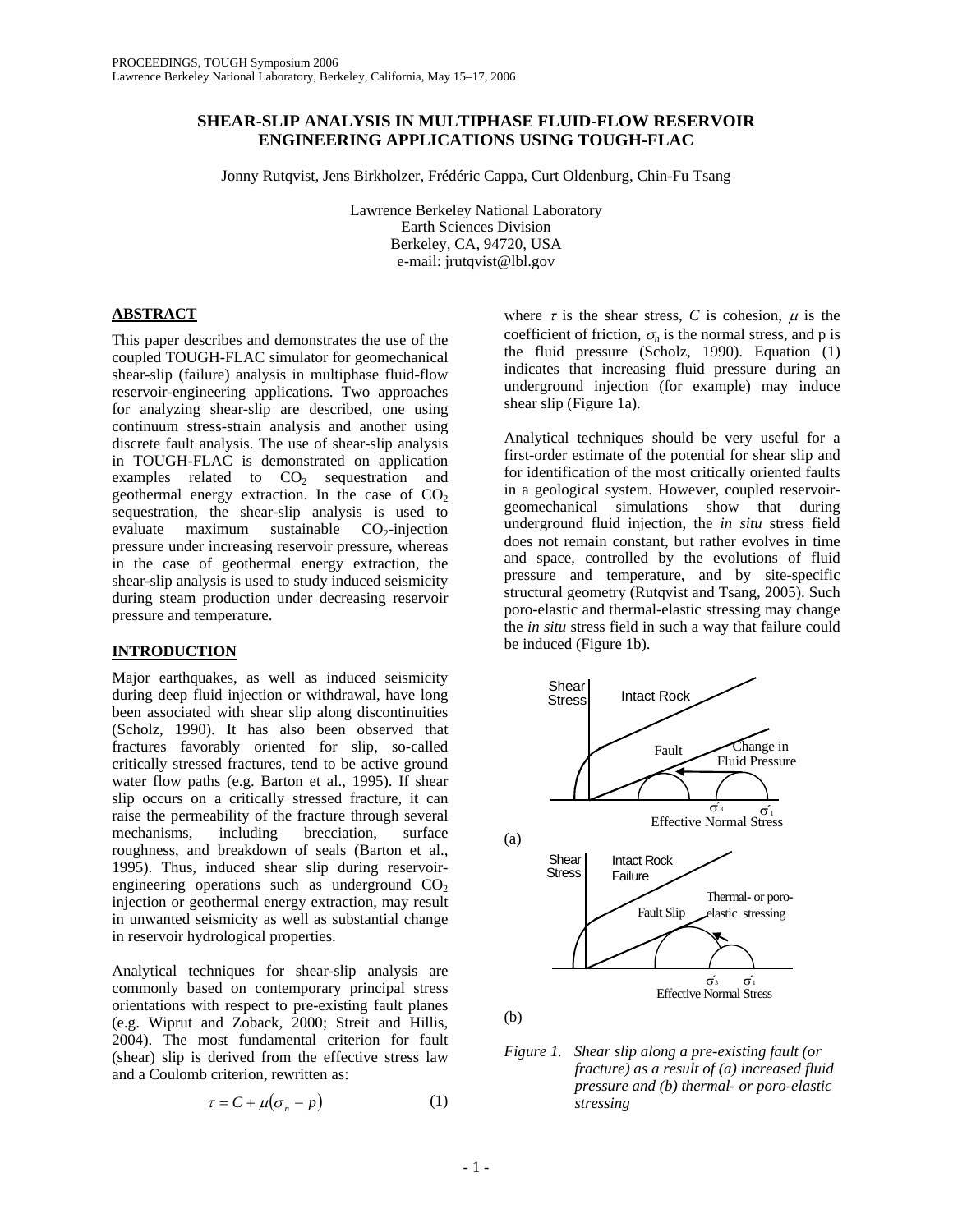In this paper, we describe the use of the coupled reservoir-geomechanical simulator TOUGH-FLAC for evaluation of shear slip in geological systems. The TOUGH-FLAC simulator (Rutqvist et al., 2002; Rutqvist and Tsang, 2003) is based on the two established computer codes TOUGH2 (Pruess et al., 1999) and FLAC3D (Itasca, 1997). In linking these two codes, we can utilize the advanced multiphase fluid-flow capabilities in TOUGH2, as well as the advanced mechanical feature in FLAC3D, to perform shear-slip analysis in complex reservoir engineering applications. The approach is demonstrated for application examples related to  $CO<sub>2</sub>$  sequestration and geothermal energy extraction, but the approach presented here can also be used in many other types of applications.

### **SHEAR-SLIP ANALYSIS IN TOUGH-FLAC**

In a TOUGH-FLAC simulation, shear-slip analysis can either be carried out as a continuum analysis, or discrete fault analysis. In a continuum analysis the potential for shear slip can be evaluated by studying the time evolution of the *in situ* stresses and assessing the potential for shear slip using a failure criterion. In the case of discrete fault analysis, both extent and magnitude of shear slip can be calculated using FLAC3D special fault mechanical elements.

#### **Continuum Shear-Slip Analysis**

A continuum shear-slip analysis may be conducted using the linear elastic option of FLAC3D. In such a case, the coupled TOUGH-FLAC simulation calculates changes in the stress field caused by changes in pressure and temperature. The evolution of the stress field can then be compared to a failure criterion to evaluate whether shear slip is likely not. For example, the evolution of stresses in a point may be compared to critical stresses obtained from the Coulomb criterion in Equation (1). In such a case, the orientation of a pre-existing fracture relative to the principal stresses must be known, to evaluate  $\tau$  and  $\sigma_n$  for Equation (1). However, the location and orientation of fractures in the field may not be well known. It might therefore be useful, as a precaution, to assume that a fault (or pre-exiting fracture) could exist at any point with an arbitrary orientation. In such a case, the potential for shear slip can be evaluated with a Coulomb failure criterion in the following form (Jaeger and Cook, 1979):

$$
\left|\tau_{m2}\right| = \left(\sigma_{m2} - P_{sc}\right)\sin\varphi + S_0\cos\varphi\tag{2}
$$

where  $\tau_{m2}$  and  $\sigma_{m2}$  are the two-dimensional maximum shear stress and mean stress in the principal stress plane ( $\sigma_l$ ,  $\sigma_3$ ), defined as:

$$
\tau_{m2} = \frac{1}{2} (\sigma_1 - \sigma_3) \tag{3}
$$

$$
\sigma_{m2} = \frac{1}{2} (\sigma_1 + \sigma_3) \tag{4}
$$

where  $S_0$  and  $\varphi$  are the coefficient of internal cohesion and angle of internal friction of the fault, respectively.

This can also be expressed in terms of effective principal stresses as:

$$
\sigma_1' = C_0 + q \sigma_3' \tag{5}
$$

where  $C_0$  is the uniaxial compressive strength and q is the slope of the  $\sigma'$ <sub>1</sub> versus  $\sigma'$ <sub>3</sub> line, which is related to µ according to:

$$
q = \left[ \left( \mu^2 + 1 \right)^{\frac{1}{2}} + \mu \right]^2 \tag{6}
$$

In the examples shown in this paper, the potential for shear slip is estimated using zero cohesion  $(S_0 = 0)$ and a friction angle of 30°, leading to the following criterion for shear slip:

$$
\sigma_1' = 3\sigma_3' \tag{7}
$$

Thus, shear slip would be induced whenever the maximum principal effective stress exceeds three times the minimum compressive effective stress.

A zero cohesion and a friction angle of 30° correspond to a static coefficient of friction  $\mu_s$  =  $tan 30^\circ \approx 0.6$ , which is a lower-limit value frequently observed in studies of the correlation between hydraulic conducting fractures and maximum shear stress in fractured rock masses (e.g.. Barton et al., 1995).

#### **Shear-Slip Analysis Along Discrete Faults**

In general, the mechanical behavior of faults and fault zones can be represented in FLAC<sup>3D</sup> by special mechanical interfaces (Figure 2a), by an equivalent continuum representation using solid elements (Figure 2b), or by a combination of mechanical interfaces and solid elements. Multiple element representation might be necessary to represent complex, heterogeneous permeability structures in major fault zones. This might include a lowpermeability fault core and adjacent damaged rock zones.

Figure 2a shows a fault represented by the  $FLAC<sup>3D</sup>$ mechanical interface. An interface can be used to model the mechanical behavior of faults characterized by Coulomb sliding and/or separation. Interfaces have the properties of friction, cohesion, dilation, normal and shear stiffness, and tensile strength. An interface element representation is perhaps the most appropriate if the thickness of the fault is negligible compared to the size of the problem. This may include major fault zones in a regional-scale model (on the order of kilometers), or in the case of minor, single-shear fractures at a smaller scale. To simulate permeability enhancement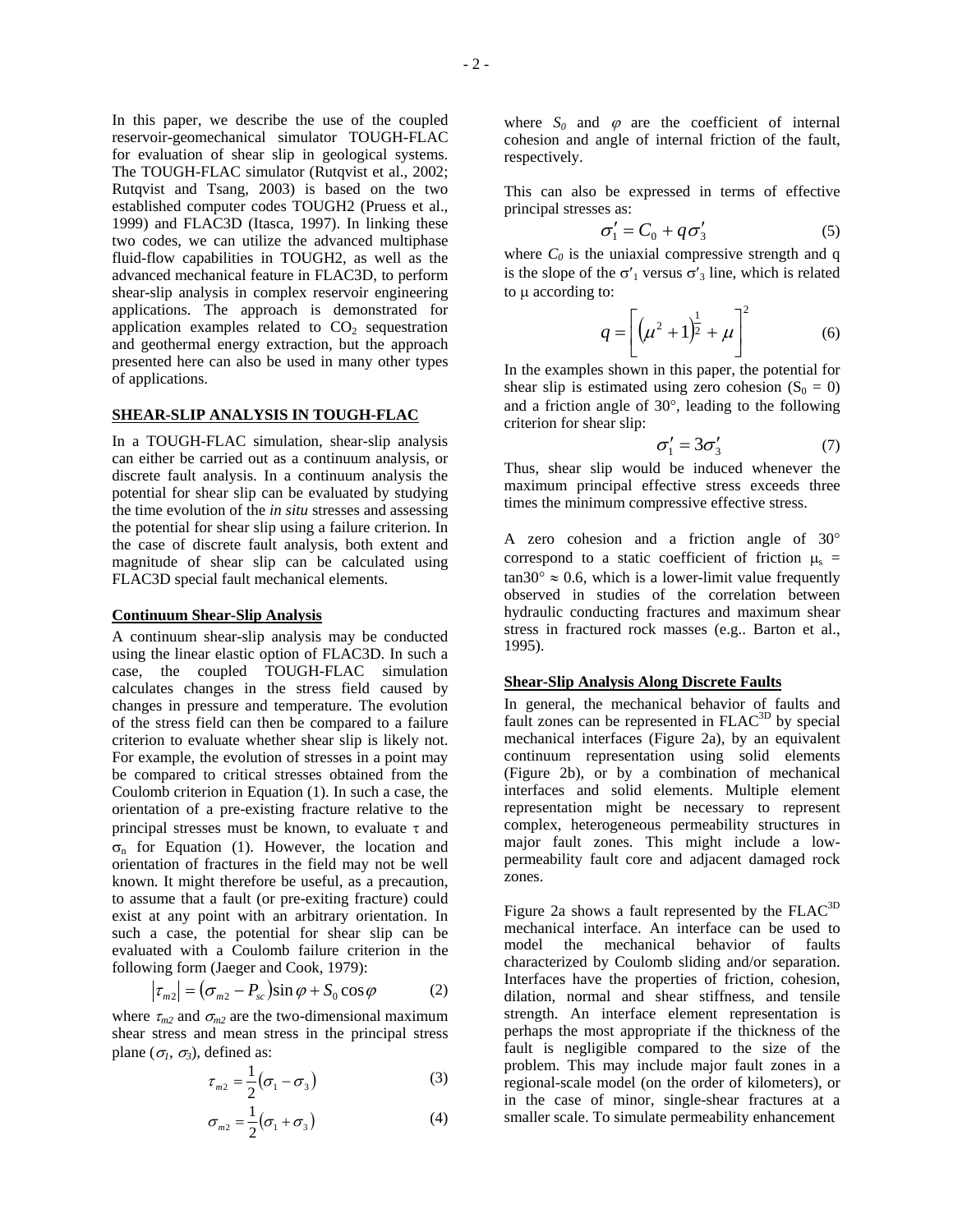

(b)

*Figure 2. Fault plane representation in linked TOUGH2 and FLAC3D analysis using (a) FLAC3D mechanical interface, or (b) multiple solid elements with anisotropic properties.* 

along the interface, or sealing effects across the interface, TOUGH2 hydraulic elements must be added along the interface. The TOUGH2 hydraulic element is necessary to provide fluid pressure that will act within the fault, affecting the effective normal stress, which in turn affects the shear strength through the Coulomb criterion.

An alternative approach to the interface element is to represent the fault as an equivalent continuum using FLAC3D standard solid elements (Figure 2b). In an equivalent continuum model representation of a fault structure, the fault mechanical properties can be represented by constitutive models of various sophistication, from the simplest isotropic linear elastic to more complex elasto-plastic or visco-plastic (creep) models. One particularly useful approach,  $\alpha$  available in FLAC $^{3D}$ , is to represent the mechanical behavior of the fault as a ubiquitously fractured media. Such a model can be used to represent strongly anisotropic mechanical behavior, including anisotropic plasticity.

The use of interface elements for fault representation in TOUGH-FLAC was demonstrated by Rutqvist and Tsang (2005). However, it is generally more difficult to generate the required gridding in FLAC3D and TOUGH2, and the hydromechanical coupling of FLAC3D interface behavior to TOUGH2 is more complicated. Therefore, if fault mechanical behavior can be appropriately represented with solid elements, the hydromechanical coupling between FLAC3D and TOUGH2 is more straightforward to implement.

## **ESTIMATING MAXIMUM SUSTAINABLE PRESSURE DURING CO<sub>2</sub> INJECTION**

Caprock integrity and reservoir leakage is a key issue for both short- and long-term performance of geological  $CO<sub>2</sub>$  storage. In the short term, leakage is an important safety issue during active  $CO<sub>2</sub>$  injection. In the long term, leakage impacts the sequestration effectiveness of the once-injected  $CO<sub>2</sub>$ . A coupled reservoir-geomechanical analysis of a  $CO<sub>2</sub>$  injection operation can be used to estimate the maximum sustainable injection pressure, which is an injection pressure that will not result in unwanted damage such as fault reactivation or fracturing. A shear-slip analysis can be used to estimate where, when, and what type of shear slip could occur. In the next two subsections, we demonstrate the use of TOUGH-FLAC for evaluation of maximum sustainable injection pressure using continuum shear-slip analysis and shear-slip analysis with discrete fault representation.

## **Continuum Shear-Slip Analysis**

In this simulation example, compressed  $CO<sub>2</sub>$  is injected at 1,500 m depth into a permeable formation overlaid by low-permeability caprock (Figure 3). (Details of material properties and input data are given in Rutqvist and Tsang, 2005). We simulate a constant-rate  $CO<sub>2</sub>$  injection, evaluating the maximum sustainable injection pressure for two different stress regimes: (1) a compressional stress regime with  $S_H$  =  $1.5 \times S_V$ , and (2) an extensional stress regime with  $S_H$  $= 0.7 \times S_V$ . The maximum sustainable injection pressure could also be estimated analytically, using Equations (2) or (5) for lithostatic vertical stress,  $S_V$  $= 33.2$  MPa, at 1.500 meters. The analytical estimate of the maximum sustainable injection pressure from initial (undisturbed) stresses would be 25 MPa for a compressional stress regime and 18 MPa for an extensional stress regime. We will compare these values to our coupled reservoir-geomechanical simulation results at the end of this section.

Figure 4 presents vertical profiles of several key parameters after 3 years of injection. At this time, the injection pressure has reached 27 MPa, which is about 80% of the lithostatic stress (Figure 4a). At this time, the  $CO<sub>2</sub>$  is completely contained within the injection zone (Figure 4b). However, the increased fluid pressure within the injection zone and the overlying caprock induces changes in horizontal and vertical effective stresses, according to:

$$
\Delta \sigma_x' = \Delta \sigma_x - \Delta P \tag{8}
$$

$$
\Delta \sigma_z' = \Delta \sigma_z - \Delta P \tag{9}
$$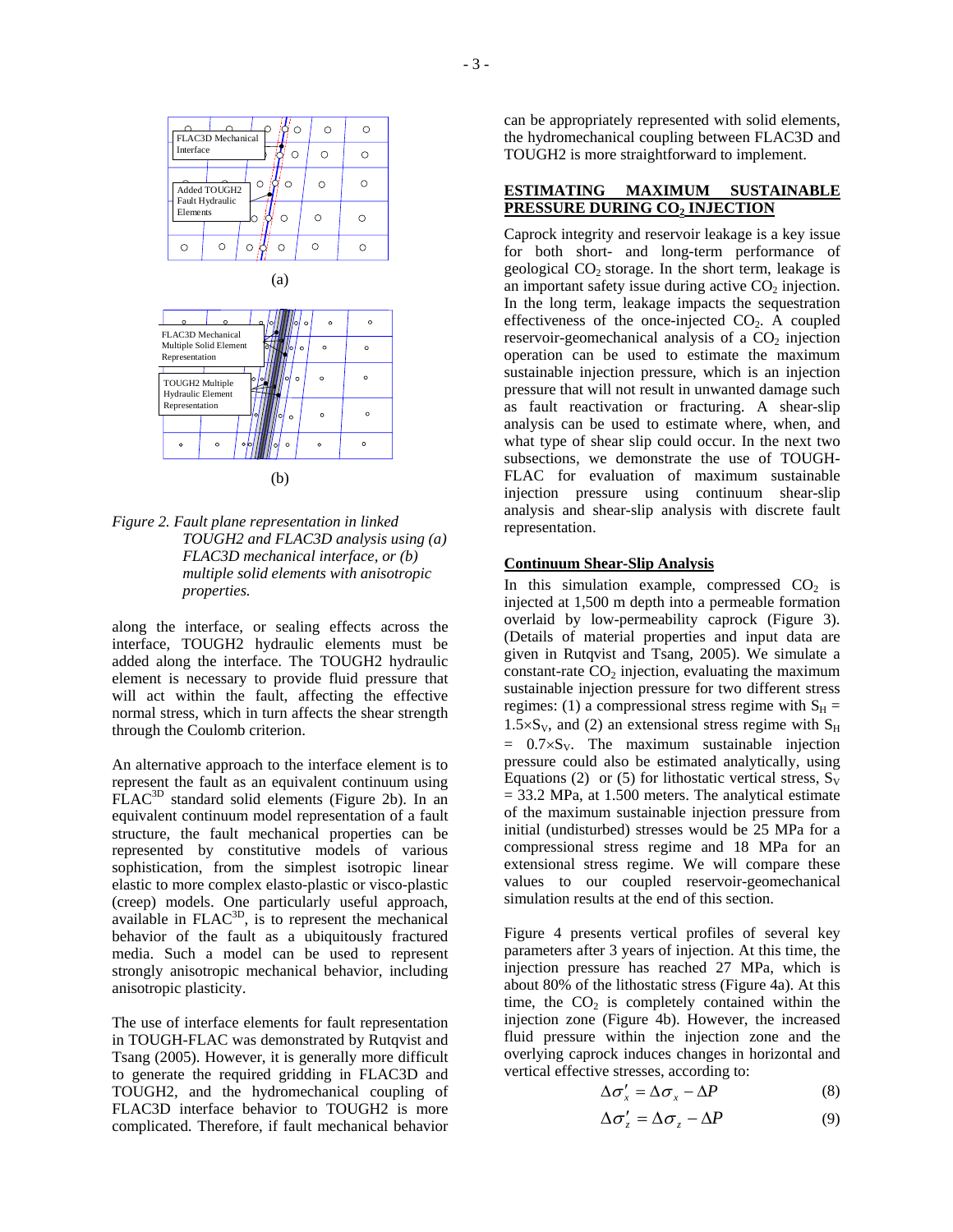

*Figure 3. Schematic of model geometry for modeling of CO2 injection and continuum shear-slip*

Figure 4c and d shows that both effective and total (confining) stresses change with the changed reservoir pressure. Increases in total stresses are caused by poro-elastic expansion, which is partly restricted by the stiffness of the surrounding rockmass structure. In general, effective stress changes much more in the vertical direction as a result of the free-moving groundsurface (Rutqvist and Tsang, 2005).

Changes in the stress field shown in Figure 4c and d should be added to the initial pre-injection *in situ* stresses to obtain the stress field after 3 years of injection. However, the three-dimensional preinjection *in situ* stress field may not be entirely known. Therefore it is useful to evaluate the maximum sustainable injection pressure for various *in situ* stress regimes, including compressional pressure regime (for which  $S_H > S_V$ ) and extensional regime (for which  $S_H < S_V$ ).

Figure 4e and f present vertical profiles for evaluation of shear-slip potential for the two different stress regimes. In the case of a compressional stress regime (Figure 4e), shear slip could occur in the lower part of the cap, at the interface with the injection zone, as well as at the lower part of the injection zone. However, the shear slip could probably not propagate through the upper part of the cap, which would remain intact. In the case of an extensional stress regime, shear slip might first be induced near the groundsurface and in the overburden rock above the zone of pressure increase. Thereafter, shear slip might also be induced in the caprock, just above the injection zone.

In Figure 5, the path of the principal effective stresses,  $\sigma'$ <sub>1</sub> and  $\sigma'$ <sub>3</sub>, in the lower part of the caprock (near its interface with the injection zone) is plotted and compared to the failure criterion in Equation (7). For a compressional stress field, the principal stresses would move into a region of likely shear slip after just over one year of injection at an injection pressure of about 24 MPa. In an extensional stress regime, shear slip could occur just after three years of injection at an injection pressure of about 28 MPa.



*Figure 4. Vertical profiles of (a) fluid pressure, (b) CO2 saturation, (c) change in horizontal effective and total stress, (d) change in vertical effective and total stress, (e and f)*  <sup>σ</sup>′*1 -* σ′*1c =* σ′*1 - 3*σ′*<sup>3</sup> for compressional and extensional stress regimes, respectively.*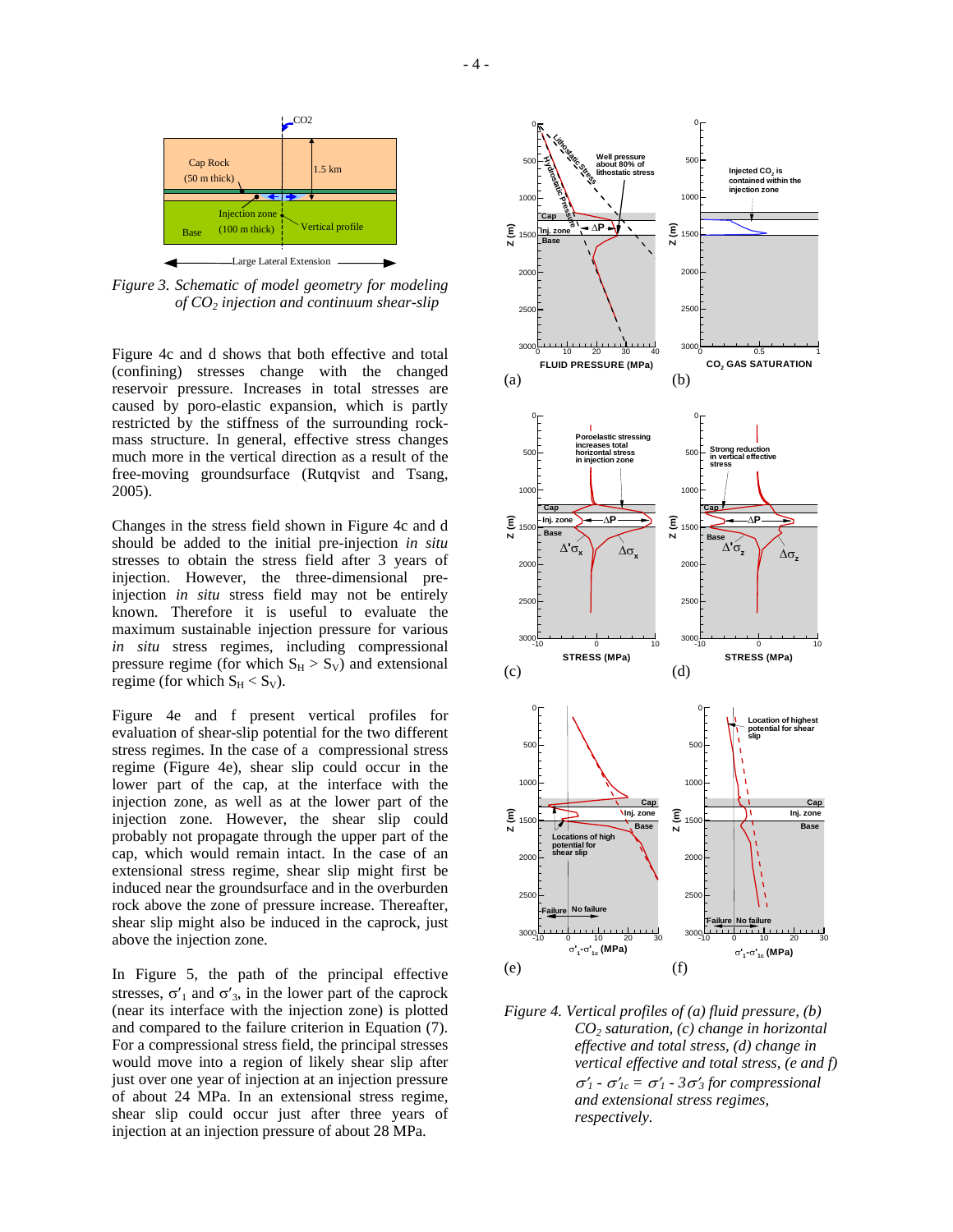Thus, in this case the maximum sustainable injection pressure would be estimated as 24 and 28 MPa, for the compressional and extenstional stress regimes, respectively. The analytical estimates calculated at the beginning of this section were respectively 25 and 18 MPa, indicating that the analytical estimate for the extensional stress regime might be overly conservative.



*Figure 5. Principal (effective) stress path at the bottom of the caprock for compressional and extensional stress regimes* 

### **Shear-Slip Analysis with a Discrete Fault**

In this simulation example, a shear-slip analysis is conducted using a discrete fault representation in TOUGH-FLAC. As in the previous example, compressed  $CO<sub>2</sub>$  is injected at 1,500 m depth into a permeable formation overlaid by a low-permeability caprock. However, in this case the injection zone is effectively bounded by an offset fault (Figure 6). In this example, an extensional stress regime with  $S_H =$  $0.7 \times S_V$  is assumed, and the fault is considered cohesiveless, with a friction angle of 25°.

In this case we can also estimate the maximum sustainable injection pressure using Equation (1), for the undisturbed initial stress field. At the depth of the injection, the initial stresses are  $S_V = 33$  MPa, and  $S_H$  $= 0.7 \times S_V = 23$  MPa. Using Equation (1) and considering the fault angle for estimation of  $\tau$  and  $\sigma_n$ , we estimate the maximum sustainable injection pressure to  $P = 19.8$  MPa. At the end of this section, we will compare this number to the results of our TOUGH-FLAC shear-slip analysis.

In the TOUGH-FLAC simulation, the fault is discretized into solid elements with anisotropy of mechanical (elasto-plastic) and hydrologic properties. In this model, fault permeability changes with shear such that for a fully reactivated fault (maximum shear strain), permeability increases by two orders of magnitude. This is simulated by relating the permeability changes to maximum shear strain,  $\varepsilon_{\rm sh}$ , according to:

$$
\frac{k}{k_0} = 1 + \beta \cdot \Delta \varepsilon_{sh} \tag{10}
$$

where  $\beta$  is set to  $1\times10^{-4}$  to obtain a two-order-ofmagnitude permeability increase for a fully reactivated fault. Other material properties and input data are similar to that of the above continuum shearslip analysis, which can be found in Rutqvist and Tsang (2005).

Figure 7 shows the evolution of injection pressure during the constant-rate  $CO<sub>2</sub>$  injection. In Figure 7, the fully coupled hydromechanical simulation (solid line in Figure 7) is compared to an uncoupled simulation with no fault reactivation (dashed line in Figure 7). If no fault reactivation is considered, fluid pressure would quickly rise above lithostatic stress. On the other hand, if fault reactivation and shearinduced permeability changes are considered, the injection pressure does not rise as high, but peaks at a magnitude well below lithostatic stress. Limited shear slip and change in permeability begin at an injection pressure of about 19 MPa, but shear slip does not propagate across the upper cap until an injection pressure of about 25 MPa.

Figure 8 shows that after 6 months, the zone of shear slip, observed as a zone of localized substantial shear strain, extends all the way through the upper cap. Thus, a new flow path has opened up across the upper cap. As a result, the injected  $CO<sub>2</sub>$ -rich fluid reaches and migrates up along the fault after about 1 year and 4 months (Figure 9).



*Figure 6. Model for TOUGH-FLAC modeling of discrete fault hydromechanical behavior* during  $CO<sub>2</sub>$  injection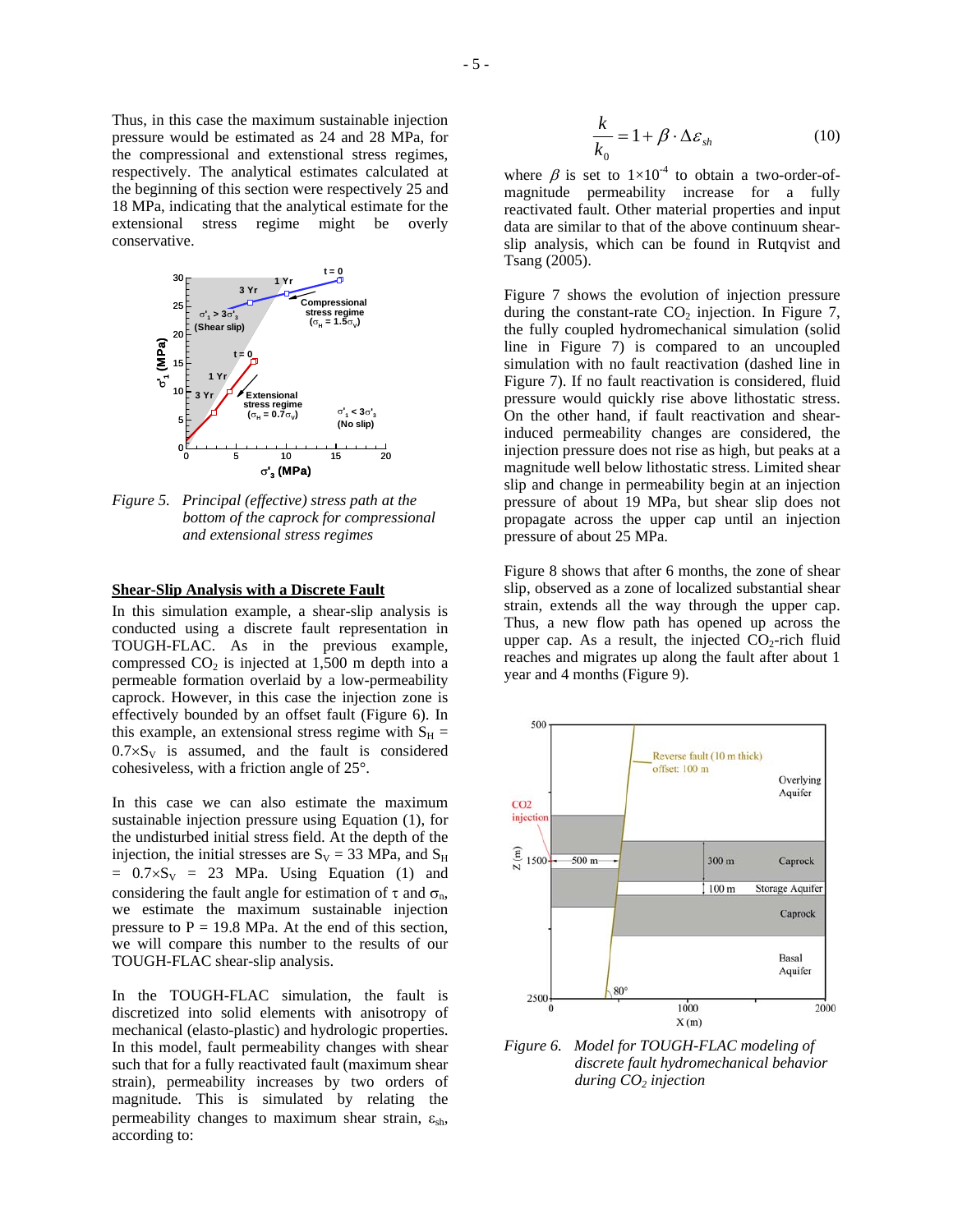

*Figure 7. Simulated evolution of injection pressure with and without consideration of shearslip-induced fault permeability changes* 



*Figure 8. Contour of maximum shear strain after 6 months of injection* 



*Figure 9. Simulated evolution of CO2-rich phase*

The maximum sustainable injection pressure in this case is between 19 to 25 MPa. At 19 MPa, the shearslip induced permeability changes in the fault affect the injection pressure by leakage into the underlying formation. Upward leakage to overlying formations does not occur until the fault slip has propagated through the upper cap, which occurs at an injection pressure of about 25 MPa. Thus, in this case the simplified analytical estimate of the sustainable injection pressure (19.8 MPa) appears to be conservative.

## **INDUCED SEISMICITY DURING GEOTHERMAL STEAM PRODUCTION**

Seismicity induced by underground injection or fluid withdrawal—e.g., during oil and gas, or geothermal energy extraction—may be of concern to local communities. One example is The Geysers geothermal field, California, where at least some of the felt earthquakes have been related to the geothermal energy production activities (Oppenheimer, 1986). Therefore, as part of project for the California Energy Commission, coupled thermal-hydrological-mechanical (THM) simulations with TOUGH-FLAC are conducted to investigate the relative contributions of different mechanisms that may be causing induced seismicity at The Geysers (Rutqvist et al., 2006).

The first part of this study includes a coupled THM analysis of reservoir-wide steam production over three decades (Rutqvist et al., 2006). The first analysis was conducted on a cross-axis (NE-SW) two-dimensional model grid of the Geysers Geothermal Field (Figure 10). The TOUGH2 part of the TOUGH-FLAC analysis was simulated with equation of state module EOS3 to run a steady natural-state simulation followed by a 35-year steam production simulation.

Similarly to the previous example of  $CO<sub>2</sub>$ sequestration, we analyzed the potential for shear slip by comparing the evolution of the effective principal stress to that of the failure criterion in Equation (7). However, previous studies at the Geysers (e.g. Lockner et al., 1982; Oppenheimer, 1986) indicated that shear stress in the region is probably near the rock-mass frictional strengths and that a very small perturbation of the stress field could trigger seismicity. Therefore, assuming that the initial principal stress state is on the verge of failure, we analyzed changes in the effective principal stress state and evaluated whether the stress state moves toward failure or away from failure.



*Figure 10. Schematic of model geometry for coupled THM modeling of steam production at the Geysers Geothermal Field (symmetry condition marked with the plane of symmetry was used enabling with the left hand side in the calculation grid)*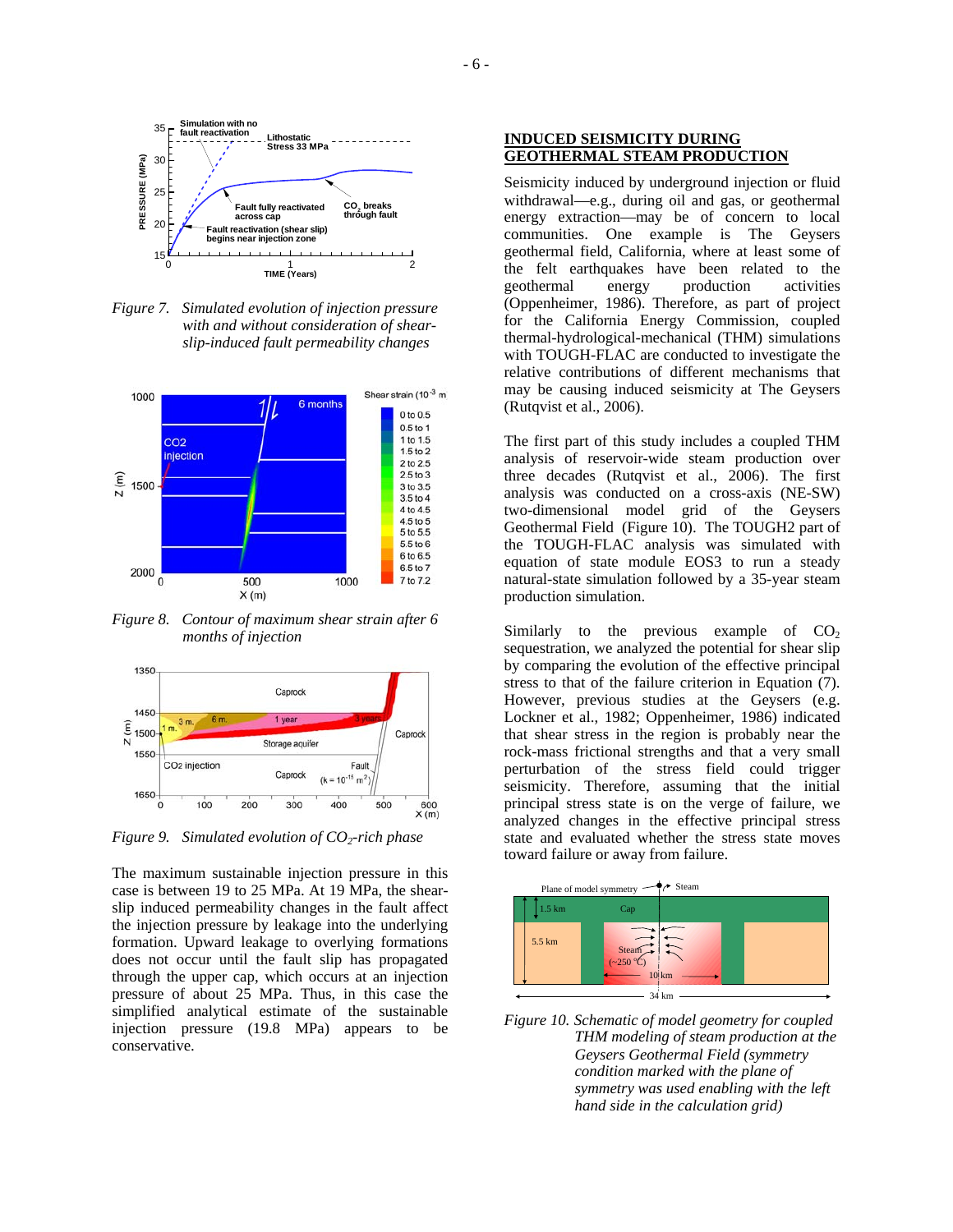Figure 11 presents vertical profiles of simulation results at the center of the geothermal reservoir. The simulation broadly models the pressure and temperature decline that has been observed at the Geysers (e.g., Williams, 1992). During the simulated 35-year constant steam production, the reservoir pressure declines by a few MPa, and the reservoir temperature cools a few degrees (Figure 11a and b).

Figure 11c and d show that changes in the stress field are on the order of 1 MPa over the 35-year production period. There is an increase in horizontal stress in the caprock, whereas both vertical and horizontal effective stresses increase within the reservoir. Changes on the order of 1 MPa, over 35 years appear to be very small. However, as discussed above, the initial principal stress state is likely on the verge of failure, and therefore only a very small stress perturbation might induce seismicity. This hypothesis is supported by recent studies of remotely triggered seismicity at the Geysers, which indicates that seismic events can be triggered by a stress change as low as 0.03 to 0.07 MPa (Prejean et al., 2004). Thus, a 1 MPa stress change should be sufficient to induce repeated triggering of small seismic events.

Figure 11e and f presents the maximum principal stress minus the critical maximum principal stress ( $\Delta \sigma'_{1}$  -  $\Delta \sigma'_{1c} = \Delta \sigma'_{1}$  - 3 $\Delta \sigma'_{3}$ ) for two different stress regimes: (1) a compressional stress regime with  $S_H$  >  $S_V$ , and (2) an extensional stress regime with  $S_H < S_V$ . The figures indicate that at 35 years, shear slip (and induced seismicity) would be likely in the caprock, but only in the case of a compressional stress regime. For an extensional stress regime, on the other hand, shear slip appears to be unlikely, both in the reservoir and in the caprock.

Figure 12 presents the stress path at a point located in the caprock, 750 meter below ground surface. The figure shows that if the maximum principal *in situ* stress is horizontal (compressional stress regime), the state of principal effective stress  $(\sigma'_1, \sigma'_3)$ continuously moves into the zone of failure (solid line in Figure 12). On the other hand, if the major principal stress is vertical (extensional stress regime), the principal stress state moves away from the zone of failure (dashed line in Figure 12). This indicates that seismicity could be continuously induced over the 35-year production period, but only if the major principal stress is horizontal (compressional stress regime).



*Figure 11. Vertical profiles of (a) fluid pressure, (b) temperature, (c) changes in horizontal effective and total stress, (d) changes in vertical effective and total stress, (e and f)*   $\Delta \sigma'$ <sub>*1</sub>* -  $\Delta \sigma'$ <sub>*ic*</sub> =  $\Delta \sigma'$ <sub>*1*</sub> - 3 $\Delta \sigma'$ <sub>3</sub> *for*</sub> *compressional and extensional stress regimes, respectively*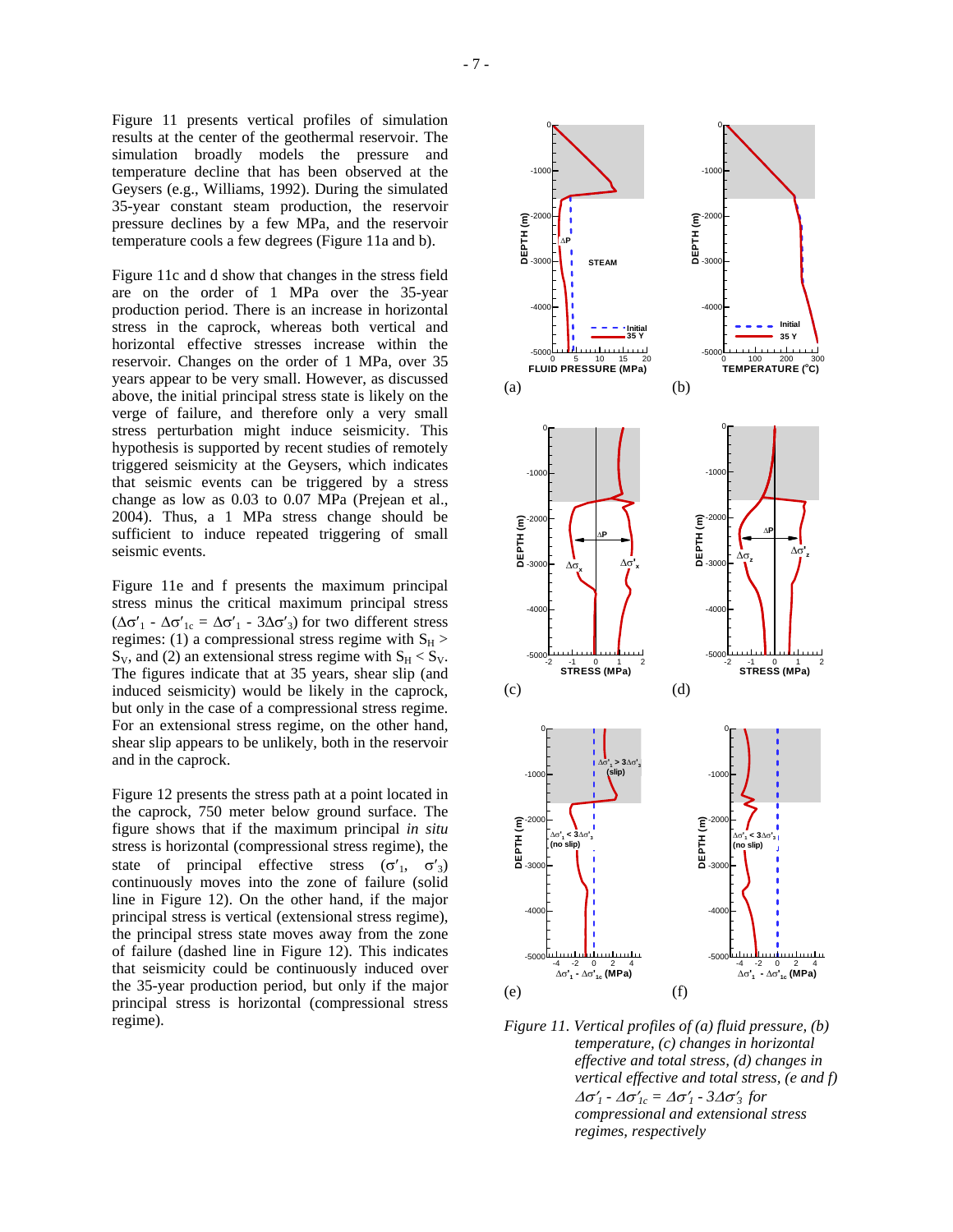

∆σ**' <sup>3</sup> (MPa)**

*Figure 12. Path of effective stress changes (*∆σ′*1,*  ∆σ′*3) within the caprock at a depth of – 750 meters* 

The results obtained by this TOUGH-FLAC analysis are in agreement with observations of induced seismicity and its correlation to steam production at The Geysers (Rutqvist et al., 2006). Earlier attempts to study the mechanisms of induced seismicity at The Geysers have been based on analyses of seismic signatures, correlations between production data seismicity, and analytical poro-elastic or thermoelastic solutions of steam production. A coupled reservoir-geomechanical analysis with TOUGH-FLAC cannot only be used to study induced seismicity for the past production history, but might also be used for optimization of future production, while minimizing induced seismicity.

### **CONCLUDING REMARKS**

In this paper, we describe and demonstrate the use of TOUGH-FLAC for geomechanical fault-slip analysis in multiphase fluid-flow reservoir engineering applications. The main advantage of this approach (compared to more conventional analytical methods) is that the coupled numerical analysis takes into account changes in the stress field induced by the injection or withdrawal of fluid. Using the coupled reservoir-geomechanical numerical analysis, the shear-slip analysis can be fully integrated with the multiphase fluid-flow reservoir analysis of a site, and can therefore be used for design and optimization of injection/withdrawal operations. This would include optimization of injected  $CO<sub>2</sub>$  mass, while minimizing the risk for leakage, or optimizing geothermal steam production, while minimizing induced seismicity.

### **ACKNOWLEDGMENT**

The work presented in this paper was financed by contributions from the California Energy Commission (CEC), the Ministry of Economy, Trade and Industry Ministry (METI) of Japan, and the US Environmental Protection Agency, Office of Water and Office of Air and Radiation, under an Interagency Agreement with the U.S. Department of Energy at the Lawrence Berkeley National Laboratory, No. DE-AC02-05CH11231.

### **REFERENCES**

Barton, C. A., M. D. Zoback and D Moos, Fluid flow along potentially active faults in crystalline rock. *Geology*, 23, 683–686, 1995.

Itasca Consulting Group*, FLAC 3D, Fast Lagrangian Analysis of Continua in 3 Dimensions. Version 2.0.* Five volumes. Minneapolis, Minnesota, Itasca Consulting Group, 1997.

Jaeger, J. C. and N. G. W. Cook, *Fundamentals of Rock Mechanics.* Chapman and Hall, London. 1979.

Lockner, D.A., R. Summer, D. Moore, and J.D. Byerlee. Laboratory measurements of reservoir rock from the Geysers Geothermal Field, California. *Int. J. Rock mech. Min. Sci.*, 19, 65–80, 1982.

Oppenheimer, D.C., Extensional tectonics at the Geysers Geothermal Area, California, *J. Geophys. Res.*, 91,11463–11476, 1986.

Prejean, S.G., D. P. Hill, E. E. Brodsky, S.E. Hough, M. J. S. Johnston, S. D. Malone, D. H Oppenheimer, A. M. Pitt , and K. B. Richards-Dinger 2004. Bulletin of Seismological Society of America, 94(6B),S348-S356, 2004.

Pruess, K., C. Oldenburg, and G. Moridis, *TOUGH2 User's Guide, Version 2.0*, Report LBNL-43134, Lawrence Berkeley National Laboratory, Berkeley, Calif., 1999.

Rutqvist, J., and C.-F. Tsang, TOUGH-FLAC: A numerical simulator for analysis of coupled thremalhydrologic-mechanical processes in fractured and porous geological media under multi-phase flow conditions. Proceedings of the TOUGH symposium 2003, Lawrence Berkeley National Laboratory, Berkeley, May 12–14, 2003.

Rutqvist, J. and C.-F. Tsang. Coupled hydromechanical effects of  $CO<sub>2</sub>$  injection. In: Tsang C.F., Apps J.A., editors. *Underground Injection Science and Technology*. Elsevier, p. 649–679, 2005.

Rutqvist, J., Y.-S. Wu, C.-F. Tsang and G. Bodvarsson, A modeling approach for analysis of coupled multiphase fluid flow, heat transfer, and deformation in fractured porous rock. *Int. J. Rock Mech. Min. Sc.i.* 39, 429–442, 2002.